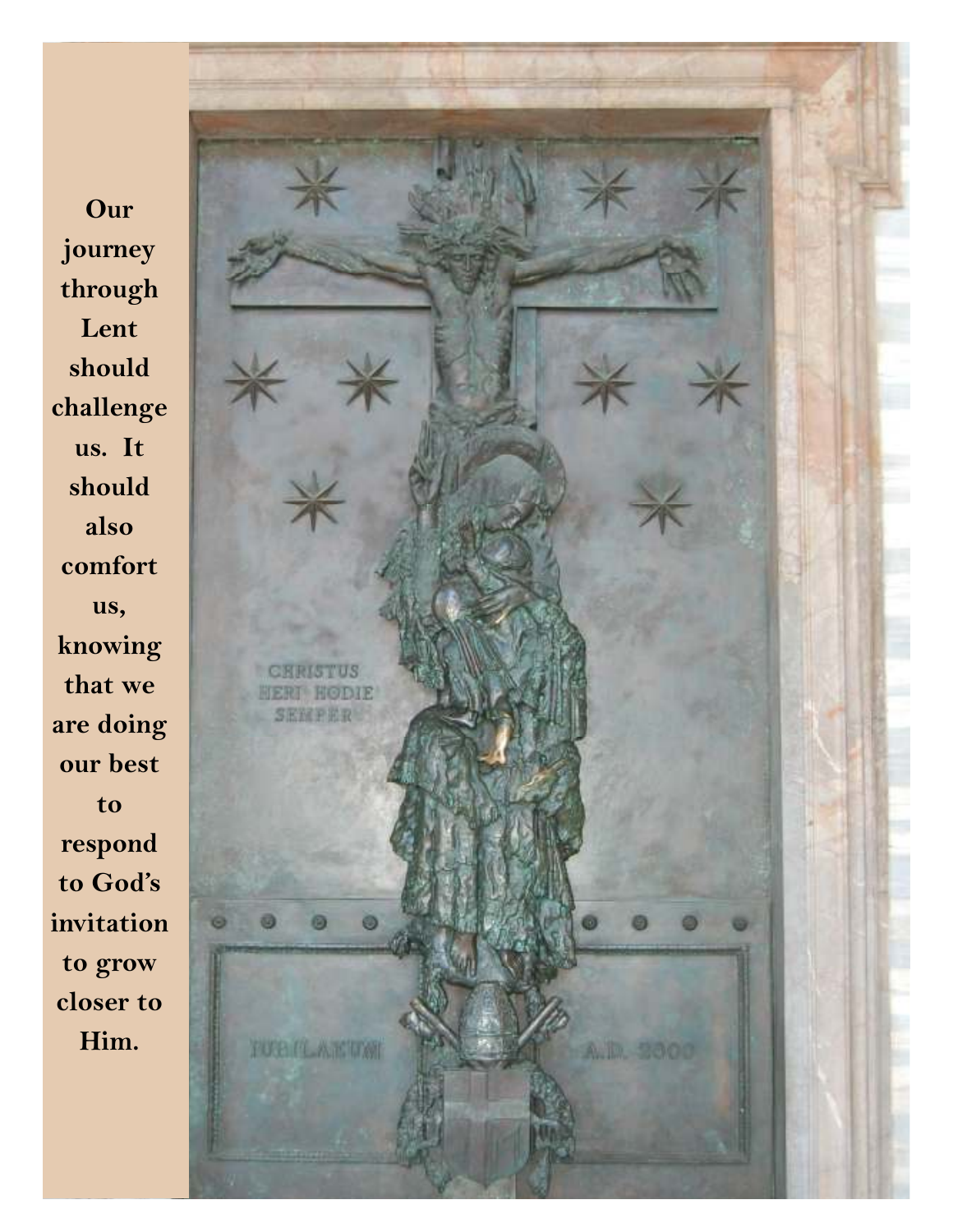#### *St. Thomas More Roman Catholic Church 8501 Calumet Avenue, Munster, IN 46321*

*Mission Statement : The Roman Catholic Saint Thomas More Parish Family welcomes and invites every person to join us on our journey in faith and celebration. With the grace and guidance of the Holy Spirit, and through Sacred Scripture and Tradition, we proclaim the Gospel of Jesus Christ to all, especially in loving service to those in need. As part of the Universal Church, we affirm the dignity of every person. All this we do to give glory and honor to God.*

#### *Pastoral Staff*

| Pastor Reverend Michael J. Yadron, KCHS; Ext. 2312             |
|----------------------------------------------------------------|
| myadron@stm-church.com                                         |
|                                                                |
|                                                                |
|                                                                |
|                                                                |
|                                                                |
| Pastoral Care Coordinator  Deacon David Kapala, KHS; Ext. 2315 |
|                                                                |
|                                                                |

*St. Thomas More Parish Website:* **www.stm-church.com** 

#### *Parish Office Staff*

| Hours: Mon-Saturday 9:00 am-3:00 pm (until further notice) |                                                        |
|------------------------------------------------------------|--------------------------------------------------------|
|                                                            |                                                        |
|                                                            |                                                        |
|                                                            |                                                        |
|                                                            |                                                        |
|                                                            |                                                        |
|                                                            |                                                        |
|                                                            | Building Maintenance Mike Popovich 836-8610, Ext. 2313 |
|                                                            |                                                        |

#### *Pastoral Ministries*

## *2020-2021 Pastoral Council Members*

| Thomas Alexander Bernadine Barrett, Co-Chairperson |
|----------------------------------------------------|
|                                                    |
|                                                    |
|                                                    |
|                                                    |
|                                                    |

#### *St. Thomas More School Preschool through 8th Grade*

#### **Office Hours: Monday– Friday • 7:30 a.m. to 3:30 p.m.**

| School Administrative Assistant Jennifer Gonzalez; Ext. 2200   |  |
|----------------------------------------------------------------|--|
| School Reception & Office AssociateNereida Harretos; Ext. 2201 |  |
|                                                                |  |
|                                                                |  |
|                                                                |  |
|                                                                |  |

#### *Weis Center*  **8635 Calumet Avenue • Munster, IN 46321**

Phone ..................................................................................... 836-2660

#### *Sacramental Information*

**Confessions**  Saturdays ............................................................. **3:30 to 4:30 p.m.** First Friday ............. …………..1/2 hour before the 6:30 a.m. Mass **Baptisms** ............................... First and Third Sundays at 1:00 p.m. Parents must be registered parishioners and regularly attending at least six months before the Baptism. At least one of the godparents **must** be a practicing Catholic. **Pre-Baptism Class** .....................................2nd Tuesday 6:00 p.m. Parents must call the Parish Office to schedule class and/or Baptism.

**Marriage** .............. Must be a registered, practicing member of the parish at least six months before beginning the six month

preparation program for marriage.

**Communion calls and visits to Hospitals and Homebound:** Call the Parish Office for Sacraments at hospital or at home.

#### *New Parishioner Registration*

To make it as convenient as possible for you, new parishioners may register at any time in the Parish Office. Stop in during the day, or take advantage of our convenient Saturday office hours.

#### *St. Thomas More Religious Education*

*Kindergarten through 8th Grade* 

**Office Hours: Monday, Tuesday & Friday — 9:00 a.m. to 2:00 p.m.** 

**Wednesday & Thursday — 1:00 p.m. to 6:30 p.m.**  Religious Education Phone ........................................................... 836-8610 Director ................................................................ Emily Hackett; Ext. 2232 Administrative Assistant ............................... Rosemary Strimbu; Ext. 2236

Grades K through 8 • Wednesday or Thursday from 4:30 to 6:00 p.m.

#### *Pastoral Commissions Chairpersons*

#### *Parish Organizations*

| carolynrealtor@sbcglobal.net                         |
|------------------------------------------------------|
| Cub Scouts Duane Schwemlein -Stmcubpack542@gmail.com |
|                                                      |
|                                                      |
|                                                      |
| Gifts of Love & WarmthBernadine Nemeth 513-6544      |
|                                                      |
|                                                      |
|                                                      |
|                                                      |
|                                                      |
|                                                      |
|                                                      |
|                                                      |

*Please remember St. Thomas More in your Will and Estate Planning*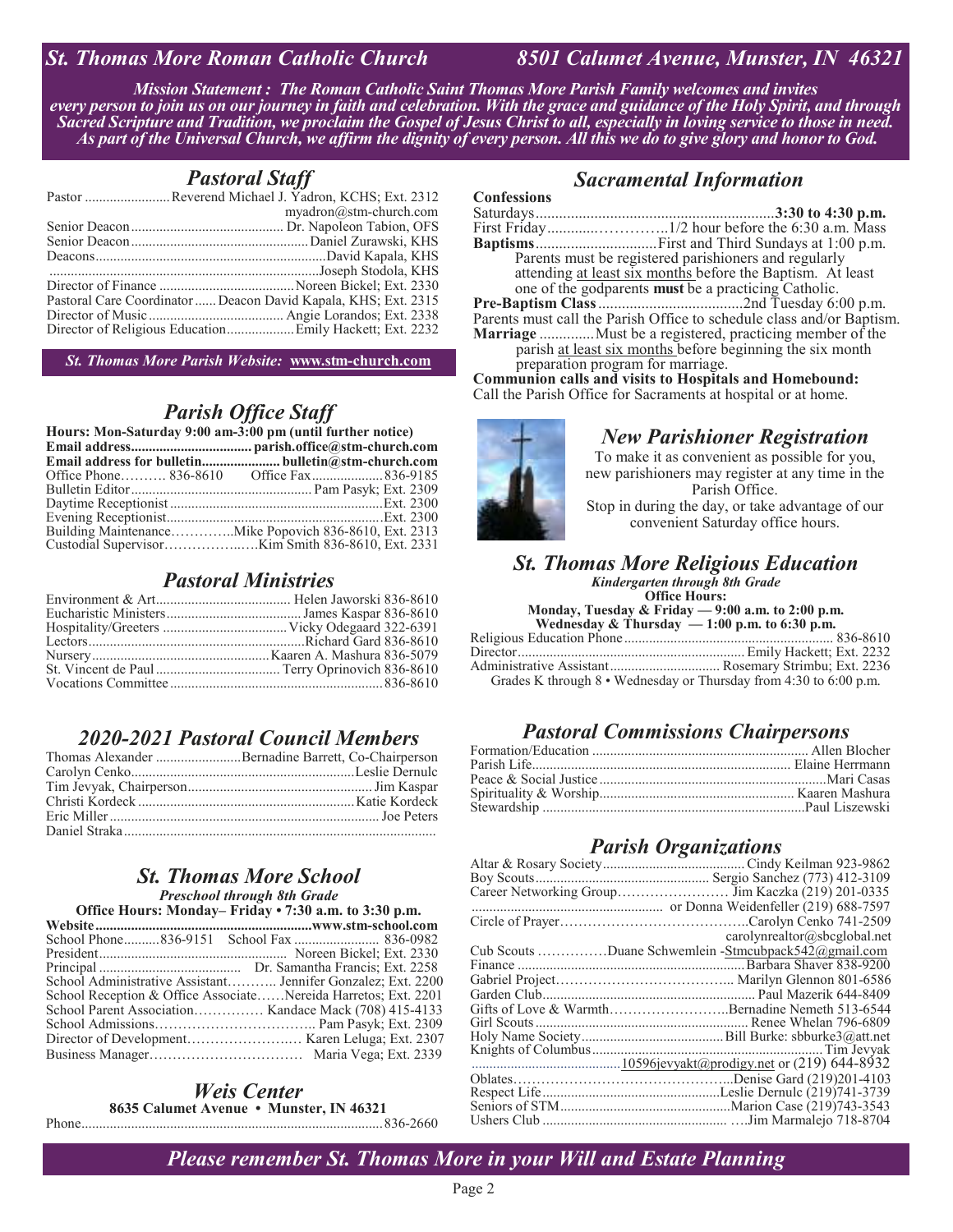## *First Sunday of Lent* March 6, 2022

# **Le bramts**

**Saturday, March 5**  5:30 p.m. Fr. Mike Yadron

#### **Sunday, March 6**

 6:30 a.m. Fr. Mike Yadron Fr. Mike Yadron 10:00 a.m. Carmelite Father 12:00 Noon Carmelite Father



#### **Saturday, March 12**

5:30 p.m. K. & K. Cano, A. Hansen/MC  $\sim$  Nick

# **Sunday, March 13**<br>8:00 a.m. **N. Tho**

N. Thompson, A. & I. Tolnai/MC  $\sim$  Gavin 10:00 a.m. A. Monroy, M. Miller/MC  $\sim$  Patrick 12:00 p.m. B., I. & S. Ramirez/MC  $\sim$  Ty



*Amanda Kallen • Betty Jane Crnarich Lilliana Prince • Ann A. Miskovich* 



*Lucy Virginia*  Daughter of Jack and Amanda Blount

# **Bulletin Deadlines**

Please submit all articles at least 2 weeks in advance to: bulletin@stm-church.com.

#### **February 27, 2022**

| Adult              | \$21,691.00              |
|--------------------|--------------------------|
| Loose<br>Automated | \$6,055.00<br>\$5,179.00 |
| TOTAL              | \$32,925.00              |

*Thank you for generously supporting our parish with your contributions.* 





#### **SUNDAY, March 6 —** *First Sunday of Lent*

 6:30 am For Our Parish Family Living and Deceased 8:00 am Living & Deceased Members of Mercier & Constantino Families by Michael Mercier Family 10:00 am Cyril Moran by Wife and Daughters

12:00 pm Mary Jones by Teresa B. Glotzbach

#### **MONDAY, March 7**

6:30 am Laura Holda Wikel (Ann) by Family

 8:30 am Joseph Kwiatkowski (Ann) by Mr. & Mrs. John Gryn

#### **TUESDAY, March 8**

 6:30 am Barbara & Tom Griffin by Rose Yothment 8:30 am George J. Pluard, Jr. by Don Aldridge

#### **WEDNESDAY, March 9**

 6:30 am Intention of Denny & Lucy Perz by Lucy Perz 8:30 am Intention of Dennis Keilman Family by Trudy Walters

#### **THURSDAY, March 10**

 6:30 am Intention of Rose Yothment by Bill & Barbara Krause

9:00 am Charlotte Madajczyk (Ann) by Family

#### **FRIDAY, March 11**

6:30 am Intention of Stephanie Perz by Lucy & Denny Perz

8:30 am Timothy Veldkamp by Family

#### **SATURDAY, March 12**

 8:30 am Corinne Dagnillo by Donna Weidenfeller 5:30 pm Jose F. Serrano Sr. (Ann) by Serrano Family

#### **SUNDAY, March 13 —** *Second Sunday of Lent*

 6:30 am For Our Parish Family Living and Deceased 8:00 am Elaine Caco by Stephen & Family 10:00 am Agnes Blocher (Ann) by Blocher Family 12:00 pm Joe Trgovich by Wife, Rose



#### **First Sunday of Lent**

*"A good tree does not bear rotten fruit, nor does a rotten tree bear good fruit."* LUKE 6:43 Are you using your gifts in the way God intended? Have you asked God how He would like you to use them? Do you compare yourself to others and complain about what you don't have instead of being thankful for what you do have? God gives each of us unique gifts and a unique plan. Listen to how God is calling you to use your gifts, to bear good fruit, for the glory of His name.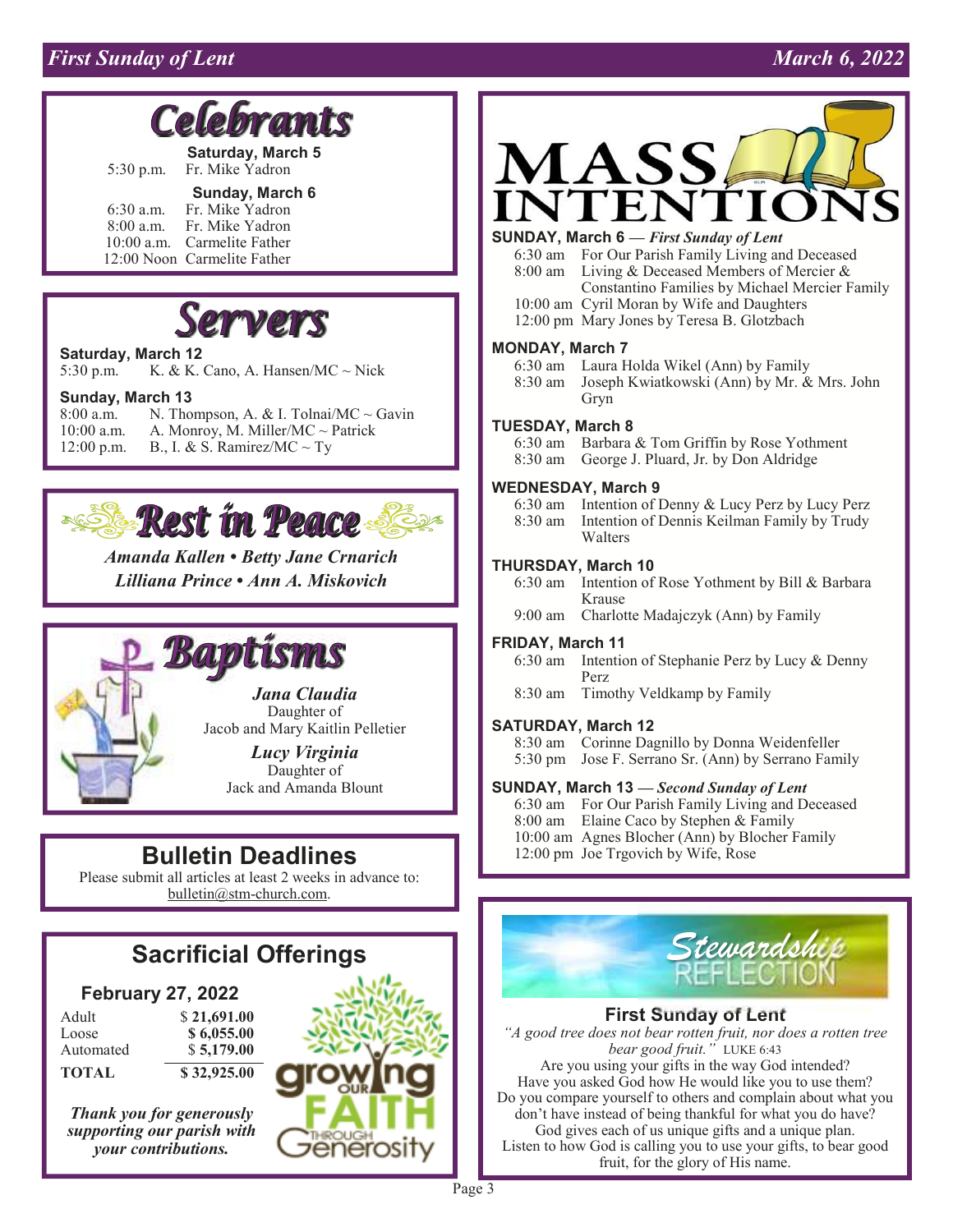# **Automated Contributions**

We pray for the safety & good health of you and your family during this holiday season and throughout the new year of 2022.

#### **We thank you for your continued support of our parish!**



 **Mail/Drop-Off Your Contribution:**  Drop off at Parish Office. **Make a Payment Online:**  Donate online through our parish website by using PayPal/debit/ credit card: http://www.stmchurch.com/. Go to "Donate" button in "Virtual Offering" section.

**Set-Up Automated Payment:** Instruction/forms on parish website: http://www.stm-church.com/ **Questions?** Contact Noreen Bickel: (219) 836-8610, #2330 nbickel@stm-church.com

# *C ray for the sick of our parish...*

Amy Hayes

Joshua Alvarez Chiara Andrzejewksi Doris Aurelio Maria Aurelio Pat Batchelder Antonio Belmonte Mary Berry Michael Berry Michael Billedo Diane Bochnowski Cheryl Bostrom Linda Braun G. Briney Stephany Burney Kathleen Burns Diane Butler Dorothy Campbell James Campbell Janet Cattanach Jacqueline Morrow Christian Ursula Cichy Joseph Clune Willie Colby Charlotte Conn Vincent Corsello Mike Curtain Valerie Czapkowicz Doris Dabrowski Mary Ann Daliege Matthew Daliege Sarah Dalton Alex Eiland Sherlon Evans James Fletcher Heriberto Flores Maria Flores John Forde Bonnie Gabrione Rich Gagliani Phyllis Garber Andrea Garritano Margaret Geary Emily Gibson Dorothy Gillespie Joan Glinski Monica Gonzalez Howard Gralewski Margaret Gray Susan Graff Christine Greenberg Mary Ellen Gullicks Katie Kardes Hargett Rosemarie Havran

Dick Hemingway Marie Henke Elaine Herrmann Bertha Birdy Hernandez Irma Hernandez Marisol Hernandez Robert Hesek Becky Hill Marie Hill Joan Hoess Sally Joy Hollingshead Charlotte Hunt Betty Ingbretson Joseph S. Iwan Steve Izzo Elizabeth Jacob Barbara Jamrose Stanley Jayjack Kelly Jean Kevin Karl Dan Karulski Mark Kenney Irene Kerps James Klein, Sr. Janet Knight Susan Kolodziej Gregory P. Koscielski Crystal Kurek Annika LeMonier Chris LeMonier Debbie LeMonier Nicklas LeMonier Kris Lisikiewicz Jo Lisiniewicz Edward Liskiewicz Stanley Liskiewicz Maria Lovell James A. Malayter Brady Martin Paul Martin Larkin McKenzie Jacob Menclewicz Jenny Mendoza Faye Meny Sandi Merlo Erin Meyer John Mitchener Andrew Moll Thomas Mordaunt Genevieve Mrvan Bernadine Nemeth Donna Nichols Maria Novak

Steven Nowaczyk Clare O'Brien Donna O'Connor Danny Ogren James Pancheri Marty Pavlovic Judith Peterson Dawn Petro Johanna Petruch Andrew Pieczyrak Elizabeth Pilones Sylvester Porras Dennis Powell Ronald Prus Timothy Ribble Jackie Roach Ann Sardella George Sauer Marie Schultz Marianne Schwartz William Schwartz Zachery Scriff James Secviar Jim Seul Renee Shehan Nick Skinner Laurie Slazyk Karen Sliwa Deborah Stareck Georgianne Suto Florence Stevens Carol Storey Charles Svitko Rose Theis Michele Thomas Rosemary Thomas Russ Thomas Gerardo Trevino David Trotman Kathie Trudgian Anthony Ubuane Tony Vanden Heuvel Raymond Vanderbok James Wachel Kathy Wachel Marilyn (Vrabel) Warda Mark Wein Ruth Williams Annette Wisniewski Stephanie Wisniewski Bill Wisniewski Dick Wright Cecilia Ziegler Cody Ziemkowski

#### **Readings for the Week of March 6**



| Sunday:    | Dt 26:4-10/Ps 91:1-2, 10-11, 12-13, 14-15 [cf.]              |
|------------|--------------------------------------------------------------|
|            | 15b]/Rom 10:8-13/Lk 4:1-13                                   |
| Monday:    | Lv 19:1-2, 11-18/Ps 19:8, 9, 10, 15/Mt 25:31-46              |
| Tuesday:   | Is 55:10-11/Ps 34:4-5, 6-7, 16-17, 18-19/Mt 6:7-             |
|            | 15                                                           |
| Wednesday: | Jon 3:1-10/Ps 51:3-4, 12-13, 18-19/Lk 11:29-32               |
| Thursday:  | Est C:12, 14-16, 23-25/Ps 138:1-2ab, 2cde-3, 7c-             |
|            | $8/Mt$ 7:7-12                                                |
| Friday:    | Ez 18:21-28/Ps 130:1-2, 3-4, 5-7a, 7bc-8/Mt 5:20             |
|            | $-26$                                                        |
| Saturday:  | Dt 26:16-19/Ps 119:1-2, 4-5, 7-8/Mt 5:43-48                  |
|            | Next Sunday: Gn 15:5-12, 17-18/Ps 27:1, 7-8, 8-9, 13-14/Phil |
|            | $3:17-4:1$ or $3:20-4:1/Lk$ 9:28b-36                         |

# **First Sunday of Lent**

One of the greatest temptations human beings face is leaving the truth of who they are, where they came from and who created them in pursuit of more personal satisfactions. When we consider all that desires our attention in a given day, there are many lures that attract us to illusions about ourselves. We can easily find ourselves distracted or tired, preoccupied with preserving our status in life, social relationships, current trends, and corporate demands, and intrigued by pursuing what we

perceive to be the "path of least resistance." The daily concerns of life can quickly take our eyes off of our truth, making the empty promises of worldly accomplishments and ideologies seem so attractive.

What is at risk in giving into this temptation? We cease giving thanks to and worshipping our Creator as we pursue our own self-sufficiency, power, and prestige. We replace the true God with a "pet" one. While many do not totally dismiss the idea of God and pretend to remain at least

remotely connected, they do not invest themselves heart, mind, and soul in the relationship either. That is why we are so easily swayed. If something attractive comes along, we lunge for it. After all, having a position above and over everyone else is a good thing, isn't it? In more honest moments, many have to admit that they believe this to be true. The Evil One is very convincing.

But he can only gain control if we allow him to. About temptation, St. Basil remarks, "As the pilot of a vessel is tried in the storm, as the wrestler is tried in the ring, the soldier in the battle and the hero in adversity, so is the Christian tried in

temptation." And here is found the reason for Lent. It is a wonderful opportunity to get a handle on the attractive lures of illusion that easily captivate us and bring us off track. It is also a time for some honest reflection rooted in prayer, fasting, and selfless giving that can bring us to temptation's remedy: love. Love of his Father gave Jesus resistance.

It can do the same for us. ©LPi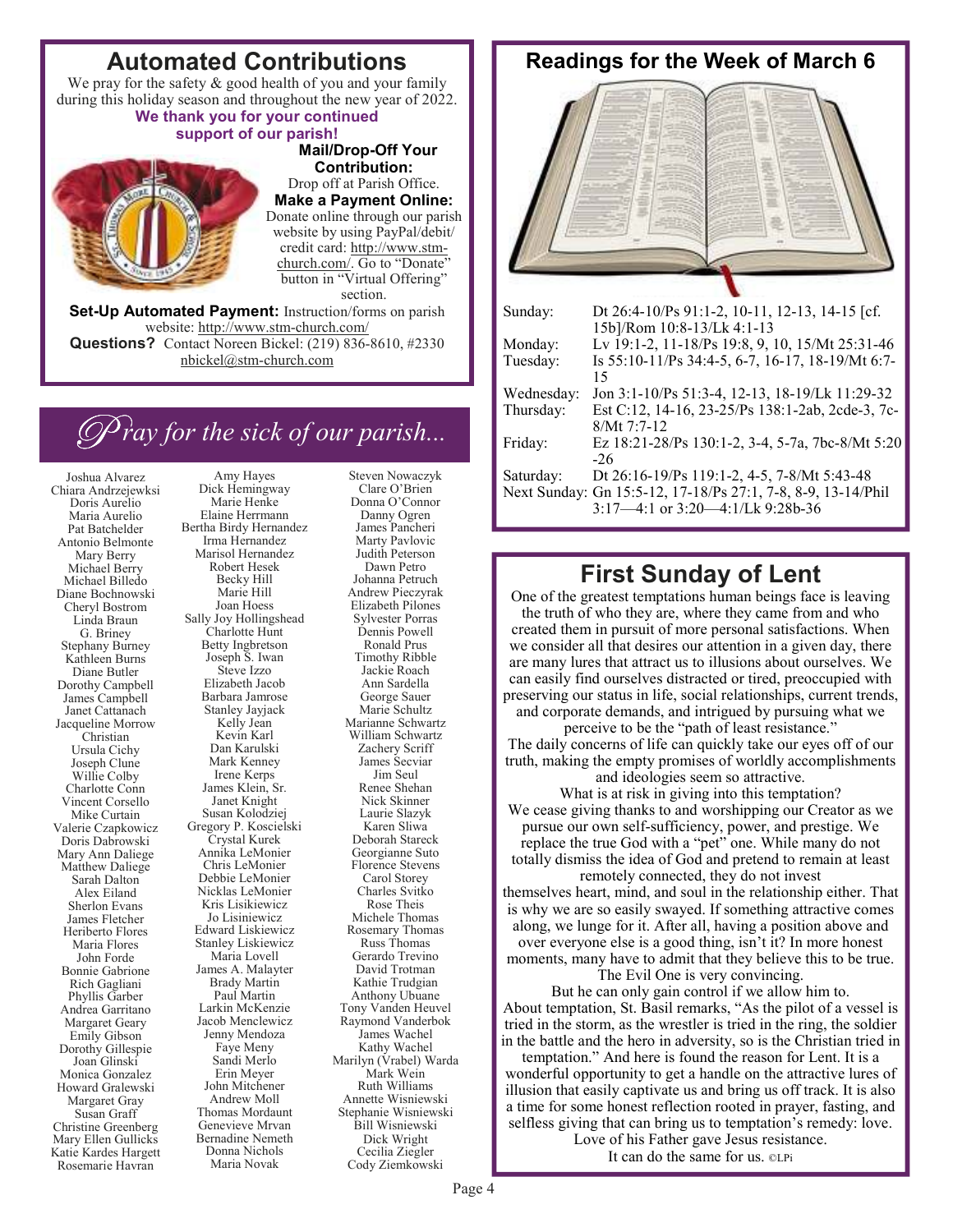#### *The Pastor's Page*

#### **LET IT SHOW**

**"Show me your hands. Do they have scars from giving? Show me your feet. Are they wounded in service? Show me your heart. Have you left a place for divine love?"** ~ Blessed Fulton Sheen

There are many people who talk a good game when it comes to living the faith. They talk about the importance of serving the poor and the needy. They talk about the need to celebrate Mass together as a community. They talk about the necessity of daily prayer. They talk and they talk and they talk. Sadly, that's all they do. They talk.

But when it comes right down to it, they are nowhere to be seen. Are they out somewhere serving the poor and the needy? No. Do you see them at Masses on the weekend? Afraid not. Do they make and take time regularly to pray? You know the answer to that as well.

Christianity is not a verbal sport. We can't talk and expect things to happen. We must live our faith and live it to the fullest. We must do so no matter the cost and no matter the inconvenience to us. We must live the faith completely even if it leads to suffering and death. Why must we do this? Jesus did and He calls us to do the same.

It's very nice to hear someone tell us that we mean the world to them and that they would do anything for us. However, if we find ourselves in real need and they are nowhere to be seen, what good were their words? We receive no help and our self-worth diminishes.

If, on the other hand, someone tells us that we are valued and that they would do anything for us and they actually come to us in our need to help us out? That makes us feel like a million bucks. It helps our self-worth. And it provides what we need at that moment as well.

Last Wednesday, we began the Season of Lent. We were invited to look into our lives and see what is lacking within so that we can make the changes necessary to grow closer to God. One of the best ways to monitor our progress is to ask ourselves whether or not we are growing closer to one another.

If we look out for one another and if we come to each other's needs, we will draw closer to God because God dwells in all of His people. Don't just tell God that He means the world to you. Show God by serving others.

Our journey through Lent should challenge us. It should also comfort us, knowing that we are doing our best to respond to God's invitation to grow closer to Him. By prayer and good works, may your Lenten journey be blessed beyond your wildest imaginings this year so that your celebration of Easter may be glorious.

**FAITH ACTION:** Do all that you can this Lent to honor and serve the Lord by word and deed.  $\mathcal{L}_{\Lambda}$   $\mathcal{M}_{\Lambda}$ 

## PLEASE REMEMBER THEM

Please pray for the priests and deacons who have served the Diocese of Gary so faithfully and whose anniversaries of death are this week:

March 8: Rev. Patrick A. Meehan (1969) March 9: Rev. Rocco J. Guerriero (1968)

#### **THE LAWS OF FAST & ABSTINENCE**  *The Fridays of Lent are Days of Abstinence Good Friday is a Day of Fast and Abstinence*

**Fast:** Allows for only one full meal to be taken during the day. Two smaller meals are permitted, if necessary, to maintain strength according to one's needs. Eating solid foods between meals is not permitted. **Fasting is to be observed by all Catholics who are 18 years of age through to those who have not yet celebrated their 59th birthday.** [Medical conditions may make it impossible to fast. The Church has never held its people to the impossible. If you have a condition that prohibits you from fasting, you are not obliged to do so.]

**Abstinence:** The practice of refraining from meat and meat products. **Abstinence is to be practiced by all who are 14 years of age and older.**

**STATIONS OF THE CROSS**  Feel free to join us for Stations of the Cross **Station** each Friday during Lent at 7:00 p.m. in the Cross church.

#### **LITTLE BLACK BOOKS**

 The Stewardship Series of Little Black Books for Lent were made available last weekend at all the Masses. Copies are still available at the exits of the church if you would like to take one home with you.

 The books contain daily reflections for the season of Lent that will help you prepare yourselves spiritually for the celebration of Easter.

 If you know someone who might want a copy, feel free to take one for them as well.



**Don't forget to set your clocks AHEAD one hour when you go do bed this coming Saturday. Daylight Savings Time begins at 2:00 a.m. on Sunday, March 13.** 

#### **ON THE LIGHTER SIDE**

- My clock got really tense about springing forward for Daylight Savings. I guess you could say it was all wound up.
- $\triangleright$  Maybe if daytime was more careful, it wouldn't have to be saved all the time.

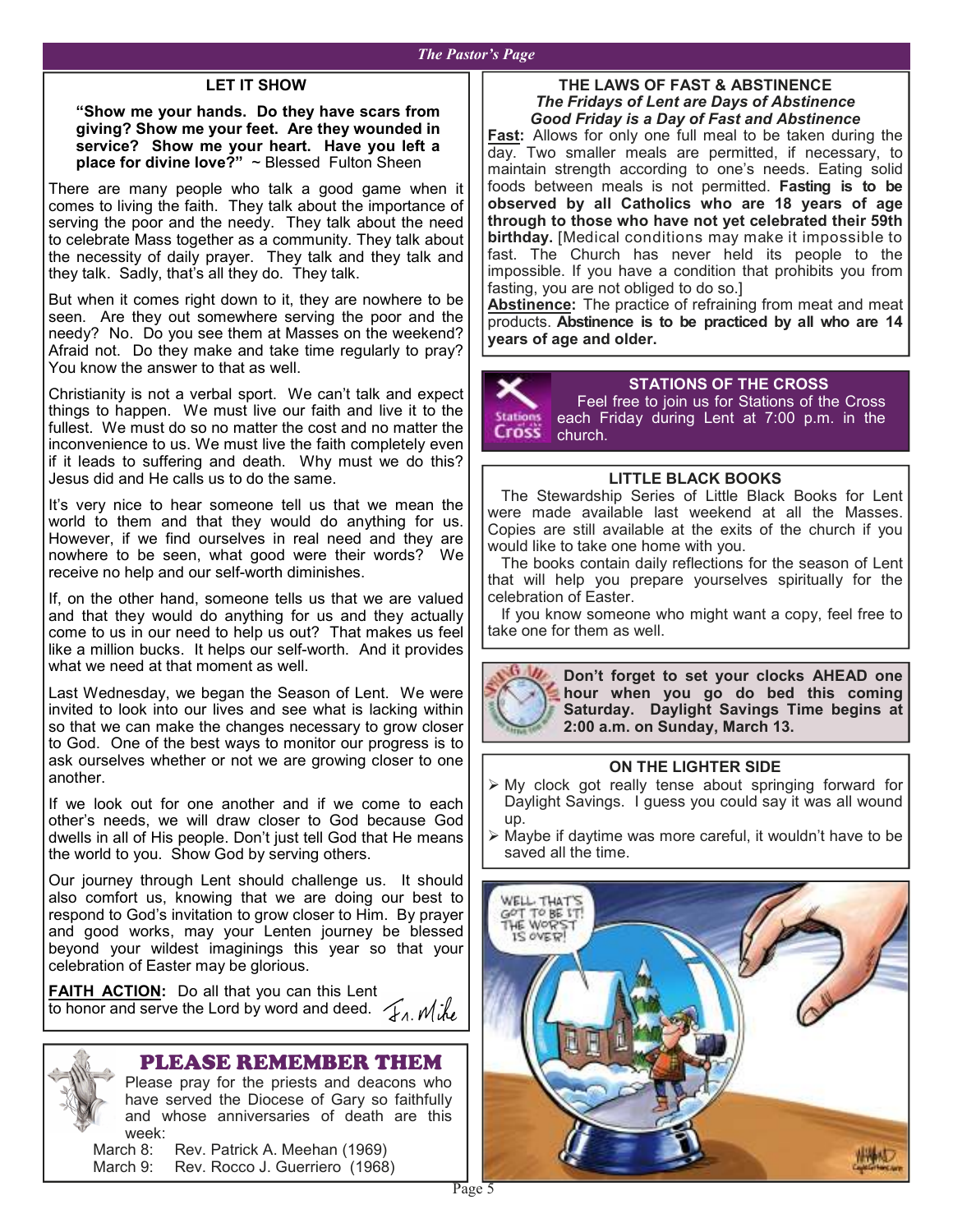

#### **March Schedule**

| 9/10  | Class                    |
|-------|--------------------------|
| 16/17 | Class                    |
| 23/24 | Class                    |
| 30/31 | No Class $-Spring$ Break |

**April Schedule** 

| 6/7   | Class                                   |
|-------|-----------------------------------------|
| 13/14 | No Class $-Holy$ Week                   |
| 20/21 | Class                                   |
| 23    | <b>Sacrament of Confirmation</b>        |
|       | <b>8th Grade Students of our Parish</b> |
| 27/28 | Class                                   |

#### **May Schedule 7 First Holy Communion at 10:00 a.m.**

 *Religious Ed & St. Thomas More School Students* 

For information, about the Religious Education Program, please contact Emily Hackett at (219) 836-8610 or ehackett@stm-school.com.

# **Shop AmazonSmile**

Spring is on the way! Something new for a fresh, new season is in order, so start shopping. Every time you order from AmazonSmile, STMS earns .05% of your purchase when you designate St. Thomas More School as your charity of choice. To order: smile.amazon.com/ch/35-0900733. Thank you for supporting A-rated St. Thomas More School!

our talent is God's gift to you. What you do with your talent is your gift to God.

- "Far deeper than good manners or a superficial exchange of pleasantries, the virtue of hospitality is the outward expression of seeing people as God sees them." *Catholic Stewardship Consultants*
- "If you want to see what you really value and prioritize in your life, look at how you spend your time." *Jon Leonetti*
- "What we eat in Holy Communion is not a piece of matter; it is the Son of God who became man. Eating this new food therefore does not mean eating something rather it is an encounter with the Son of God, it is a heart-to-heart conversion." *Pope Benedict XVI*
- "What do you think about most? That's your treasure. That's your heart." *Justin Fatica*

*If you are not a part of a Ministry at St. Thomas More Church, please consider joining and sharing with others.* 

# **Greeters for the Week**



**Saturday, March 12 5:30 pm Mass**  Main: Bill & Chris Retseck

**Sunday, March 13 8:00 am Mass**  Main: Jan & Paul Liszewski Chapel: Pat Strange Choir: Katie & Christi Kordeck

 **10:00 am Mass**  Main: Hal & Suzanne Lusk Chapel: Diane Adley

**12:00 Noon Mass**  Chapel: Susan Anglin

# **Parish Office Hours**

*Please note:*  **Effective Immediately**  Parish Office Hours are as follows: **Monday to Friday:**  9:00 a.m.– 3:00 p.m. **Saturday:**  9:00 a.m.—12:00 Noon



**St. Thomas More School** Preschool to Grade 8 Faith · Academics · Service · Leadership

# **St. Vincent De Paul Society**

Thanks to the generosity of St. Thomas More parishioners, STMS school families and our parish ministries, our St. Vincent de Paul Society continues to provide food and utility assistance to area families for area families.

Our thanks to all who truly understand what it means to follow

**Food Pantry Needs:**  Soup Pasta & Pasta Sauce Pancake Syrup Jelly • Frosting Canned Fruit Toothpaste • Toilet Paper

in Christ's footsteps. **Please check** 

## **expiration dates on items prior to donating.**

 To learn more about SVDP, or to join this important ministry, please contact Terry at (219) 836-8610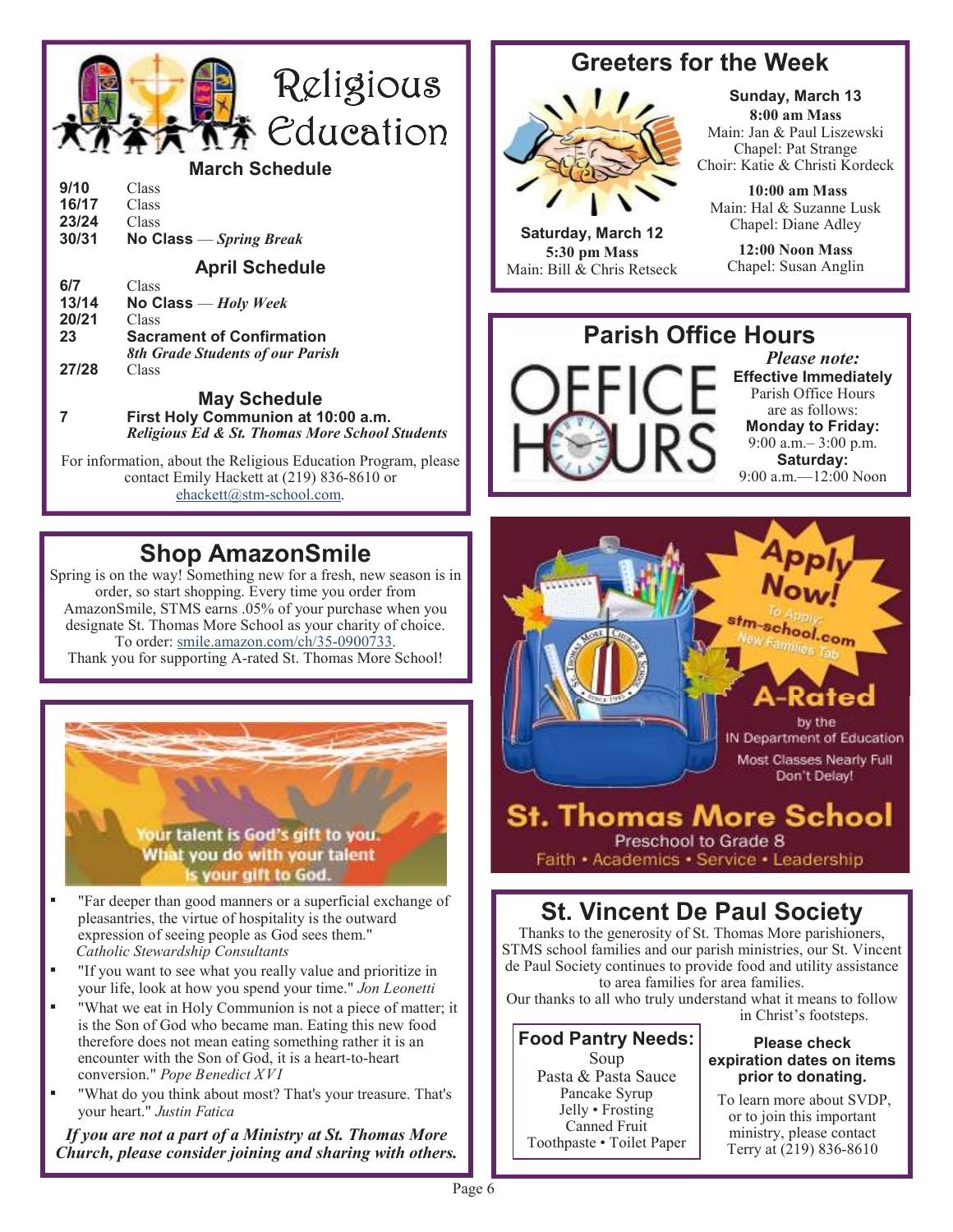# St. Thomas More School **March 6, 2022**





# **Service to Others:**

#### *One of the Four Pillars of a St. Thomas More School Education*

A St. Thomas More School education is based on four pillars: Faith, Academic Excellence, Service & Leadership.

So it was only fitting that, during Catholic Schools Week, we emphasize all of these and put the act of service into play by

acknowledging all those who serve us and our big STMS family.

On "Community Day", students and their parents delivered sweet treats throughout the area. Stops were made at the hospital, fire

station, library, town garage, area high schools and more.

The Munster Police Department actually came to us and left with plenty of treats, plus biscuits

for our three Munster Police service dogs. We are so grateful for everyone in our community who help our students and their families! Thank you!



# **St. Thomas More School 2022 Honorees**

*Each year during Catholic Schools Week, St. Thomas More School recognizes individuals who have helped our school and our students with exceptional gifts of service, treasure, time and talent.* 

*We are proud to announce our Honorees for Catholic Schools Week 2022.* 

We offer our recognition and deep thanks to this year's recipient of the Above & Beyond Award to STMS school parent, Mike Dye.

Mike joined our school family three years ago, and began sharing his seemingly endless enthusiasm and limitless energy to help our school from the day his family selected STMS for his son, Jax, now in 6<sup>th</sup> grade.

From the beginning of his tenure at STMS, Mike jumped in, volunteering to help and serve wherever necessary and eagerly sharing his expertise, insight and most of all his time ,for the betterment of our school. Most school families will recognize Mike as the friendly guy in the parking lot at morning arrival, as he braves the elements to safely direct foot and vehicle traffic. Other STMS families may know him from the School Advisory Committee or his volunteer work at many other school events.

> In addition to his time at STMS, Mike currently serves in many civic and city positions: Purdue Challenger Learning Center, Hammond Planning & Development, Hammond Sanitary District and is a coach for Pop Warner Football and Little League.

Definitely a person who lives what he believes, Mike feels that every person can make a difference in the life of another and loves seeing the impact that his efforts make in the lives of others in his community.

#### **Mike's thoughts about the importance of educating his child at St. Thomas More School:**

"Our family believes that our child's teachers should serve as moral role models. The educators at St. Thomas More School have the "strong moral values" we believe in and that is the top reason we choose to send our son to St. Thomas More Catholic School. We want our child's education at school to be an extension of what we are teaching at home. We find that St. Thomas More School works hand in hand with us as parents, teaching our child in a way that mirrors our religious beliefs and moral choices of all that we value as a family."

Our thanks to Mike, his wife Kristina and their children for sharing the gift of time to help our school.



**Mike Dye** *2022 Above & Beyond Award*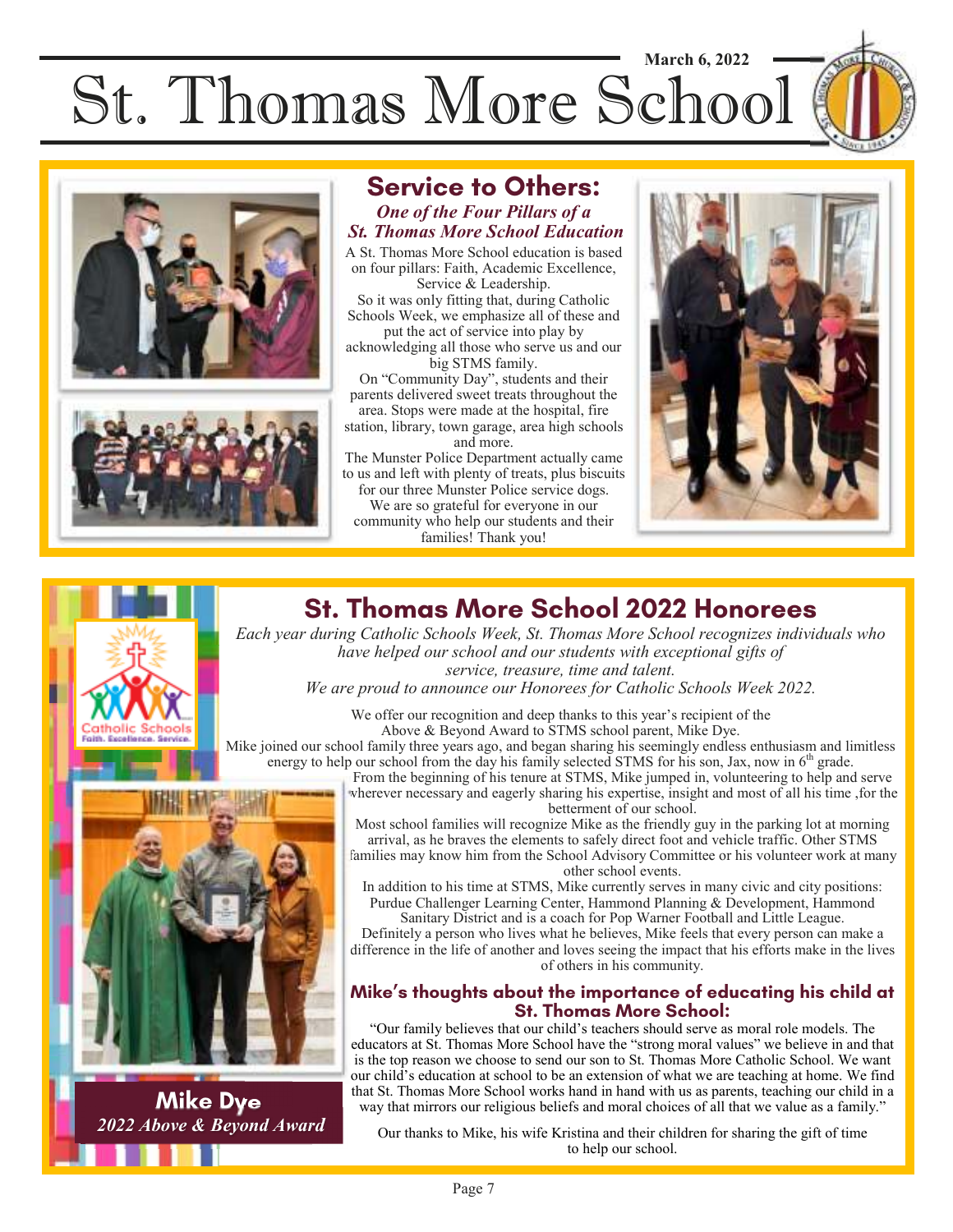

Next meeting: **Saturday, March 12**  9:00 a.m. at the Weis Center **Living Lent Now & In the Future**  Speaker: Deacon John Bacon

Upcoming Meetings: April 9 • May 14

# **Holy Name Society**

All men of the parish are invited to join the Holy Name Society or attend any of our upcoming meetings. The Holy Name Society is an organization of men of the parish who are involved in service, spirituality, charity and social activities. Holy Name Society makes annual contributions to Catholic charitable organizations and groups. Meetings are held at 7:00 p.m. on the third Monday of the month at the St. Thomas More Weis Center.

#### **Next Meeting:**  *Monday, March 21 at 7:00 p.m.*

Please join us for all, or any, of these other **Upcoming 2022 Meetings**: April 18 • May 16 • August 15 • September 19 • October 17 November 21• December 19

# **STM Career Networking Group**

*80% of Jobs are Unadvertised*  **82% of Jobs are Found Through Networking**  *15% Found Want Ads • 4% Create Their Job* • *2% Blind resumes*



# **Practice Your Interviewing Skills**

Practice Your Interviewing Skills & Receive Constructive Feedback in a Friendly Environment

> **Presented by:**  Career Networking Group

| Where: | Weis Center — 8635 Calumet • Munster |
|--------|--------------------------------------|
| When:  | The Second Wednesday of Every Month  |
| Email: | STMCareerGroup@gmail.com             |

#### *Regular Meetings are Free! Open to All!*

For those who are *unemployed* (in transition), new to the job market, employed but changing careers or those who can offer employment opportunities through their current professional connections. Have your cover letter, resume or thank you critiqued.

#### **Seniors of STM**  *Are You 55 or Older?*

If so, come join our STM Seniors! Everyone 55+ is invited to join our fun loving group.

 Come and bring a friend or just show up and make new ones. Celebrate the warmer weather by getting out of the house… now is a great time to join!



All Seniors of STM meetings are at 1:00 p.m. (unless noted) STM Weis Center • 8635 Calumet Avenue • Munster, IN *Please watch the bulletin for details and updates.* 

# **Wednesday, March 16**

*Pot Luck Luncheon*  12:00 Noon to 3:00 p.m. Those attending are asked to bring a side dish to share: A to L: Dessert M to Z: Side Dish or Salad. All Seniors 55 and up are welcome to attend. We hope to see you for an afternoon of good food & great friendship.

# **Catholic Women's Conference**

The Diocese of Gary will host the 2022 Northwest Indiana *Catholic Women's Conference*   **Saturday, April 2, 2022** 

 Bishop Noll Institute • Hammond, IN Bishop McClory will be celebrating the opening Mass. For more info or to register: www.nwicatholicwomen.com.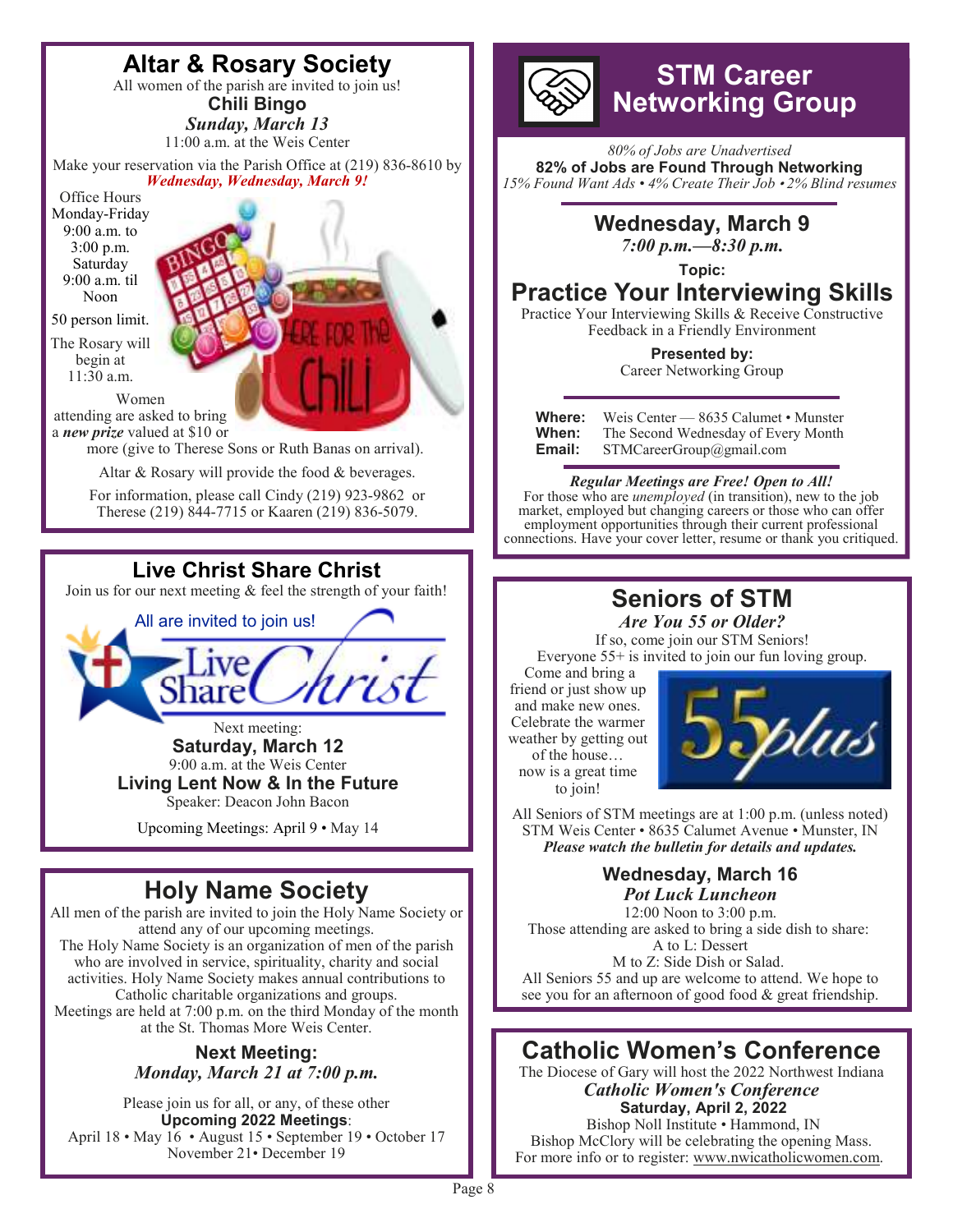# **Knights of Columbus**

*Thank You!* 

In October, the St. Thomas More Monsignor Weis Council of the Knights of Columbus sponsored a



**Box of Joy Program**  to send Christmas gifts to children. Giving this box to a child is a simple, tangible work of mercy to benefit the poorest of the poor in impoverished countries. Over 101,000 boxes were collected from organizations across the country, with 21,000 of these from K of C councils, like ours.

With your generosity, over 300 boxes were sent from our parish alone, the most in the state of Indiana. Words alone cannot express our sincere thanks for supporting our Box of Joy Program and bringing joy to God's children.

#### *Pierogi Sale*

Knights of Columbus Mgsr. Weis Council will be selling **Pierogi for Easter.** 

Pierogi provided by Alexandra's. Cost: \$6/dozen. **Order Online**: https://forms.gle/uwd6hmxMv1jWP3wE9 Use link to order before 8:00 p.m. on March 28 Pick-Up: Sunday, April 3 11:00a.m -2:00 p.m. • Weis Center Main Hall Bring email receipt. Payment due at pick-up *(cash or check only*). Questions: dkritzer@sbcglobal.net



# **Andrean High School**

#### **Apply Today!**

Andrean High School invites families to apply for enrollment for the 2021-2022 school year. The application can be completed online at andreanhs.org.



**Entrance Exam** 

Saturday, March 12 at 1:00 p.m. Sunday, April 3 at 1:00 p.m. Enter at Door A (pick-up 4:00 p.m.)

**Niner Night** 

Wednesday, April 13 7:00 to 8:00 p.m. Enter at Door A.

#### **Schedule a Shadow Day**

To schedule a Shadow Day or to learn more, contact Jim Nohos, Director of Enrollment Management at 219.887.5959 ext. 260 or jnohos@andreanhs.com. Andrean High School • 219-887-5959 • andreanhs.org



*Have you seen the Northwest Indiana Catholic* 

*newspaper lately?* 

It's new, refreshed and beautiful and available in both *print and digital format.* 

The paper offers a Catholic perspective on current events and lets readers connect with the broader Church through the national and international news section.

#### **A one-year \$30 subscription includes:**

- 24 bimonthly issues of the newspaper
	- Special publications and inserts
	- The annual Diocesan Directory *Subscribe now through March 18*.



Use the envelope in your collection pack (make checks payable to St. Thomas More) or *subscribe online using the secure website:* dioceseofgary.org/subscriptions.

# **Join the STM Staff Now!**

## **Part-Time Evening/Saturday Receptionist**

Our parish is seeking a person responsible for welcoming all who visit/call the Parish Office. This person will also provide administrative and related office services to staff members and parishioners of St. Thomas More.

*Requirements:* Proficient computer skills & at least 3 years of experience as a receptionist/admin assistant. Proficiency in MS Office a must; experience with Parish Data Systems &

QuickBooks a plus. If qualified, submit a cover letter & resume to: jobopenings@stm-church.com.

Visit: http://www.stm-church.com/ParishReceptionist.pdf.

## **Full-Time Maintenance**

*Responsibilities include:* Completing small plumbing repairs, painting, light carpentry, changing light fixtures, ballasts, bulbs and completing small wiring jobs. The preferred candidate will have some HVAC experience: able to change motors, belts, pumps, couplings and complete routine filter changes, operate a plow truck for snow removal and be ready to plow during off hours, as needed. Must be able to operate and maintain zero turn and hand lawn mowers . *Requirements:* Must have a valid driver's license, reliable transportation and auto insurance.

*Hours:* Monday to Friday 8:00 a.m. to 4:00 p.m. (occasional nights and weekends, as needed). *Salary*: Based on skill level/ experience. Health benefits and paid time off. If interested, contact Mike Popovich at

mpopovich@stm-church.com or 219-836-8610 ext. 2313.

# **Teen Retreat at Camp Lawrence**

The Diocesan TAPT Retreat returns to Camp Lawrence **April 1-3, 2022** 

TAPT is a dynamic, life-changing *spiritual retreat for high school teens* 

sponsored by the Diocese of Gary Office for Youth. Cost: Only \$90 • Deadline: March 18 For complete details, visit http://www.garyoyya.org/tapt or facebook.com/garytapt.